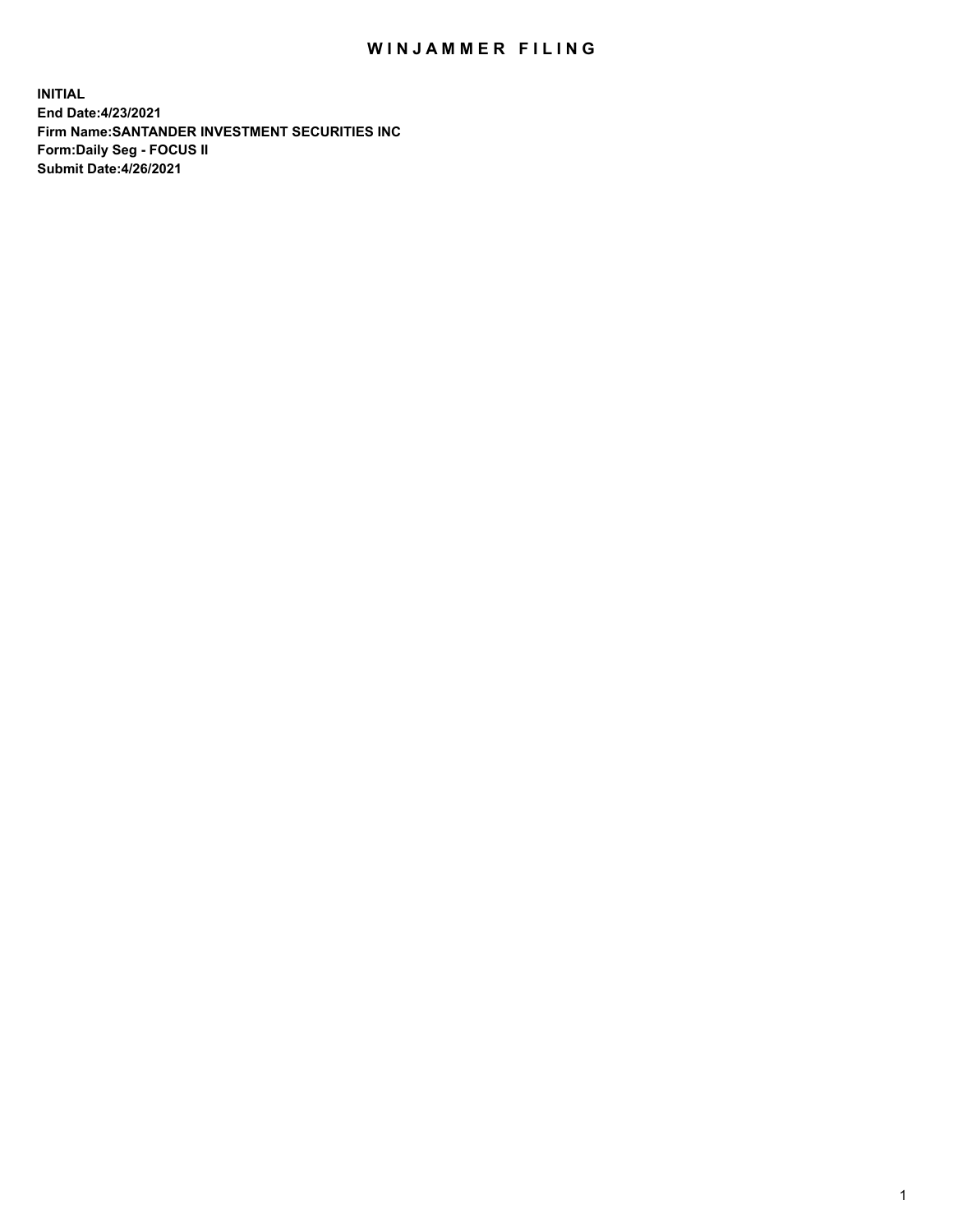**INITIAL End Date:4/23/2021 Firm Name:SANTANDER INVESTMENT SECURITIES INC Form:Daily Seg - FOCUS II Submit Date:4/26/2021 Daily Segregation - Cover Page**

| Name of Company                                                                   | <b>SANTANDER INVESTMENT</b><br><b>SECURITIES INC</b> |
|-----------------------------------------------------------------------------------|------------------------------------------------------|
| <b>Contact Name</b>                                                               | <b>Felix Munoz</b>                                   |
| <b>Contact Phone Number</b>                                                       | (212) 407-4594                                       |
| <b>Contact Email Address</b>                                                      | felix.munoz@santander.us                             |
| FCM's Customer Segregated Funds Residual Interest Target (choose one):            |                                                      |
| a. Minimum dollar amount: ; or                                                    | <u>70,000,000</u>                                    |
| b. Minimum percentage of customer segregated funds required:% ; or                | <u>0</u>                                             |
| c. Dollar amount range between: and; or                                           | 0 <sub>0</sub>                                       |
| d. Percentage range of customer segregated funds required between:% and%.         | 0 <sub>0</sub>                                       |
| FCM's Customer Secured Amount Funds Residual Interest Target (choose one):        |                                                      |
| a. Minimum dollar amount: ; or                                                    | $\overline{\mathbf{0}}$                              |
| b. Minimum percentage of customer secured funds required:%; or                    | $\underline{\mathbf{0}}$                             |
| c. Dollar amount range between: and; or                                           | 0 <sub>0</sub>                                       |
| d. Percentage range of customer secured funds required between:% and%.            | 0 <sub>0</sub>                                       |
| FCM's Cleared Swaps Customer Collateral Residual Interest Target (choose one):    |                                                      |
| a. Minimum dollar amount: ; or                                                    | $\overline{\mathbf{0}}$                              |
| b. Minimum percentage of cleared swaps customer collateral required:% ; or        | $\underline{\mathbf{0}}$                             |
| c. Dollar amount range between: and; or                                           | 0 <sub>0</sub>                                       |
| d. Percentage range of cleared swaps customer collateral required between:% and%. | 00                                                   |

Attach supporting documents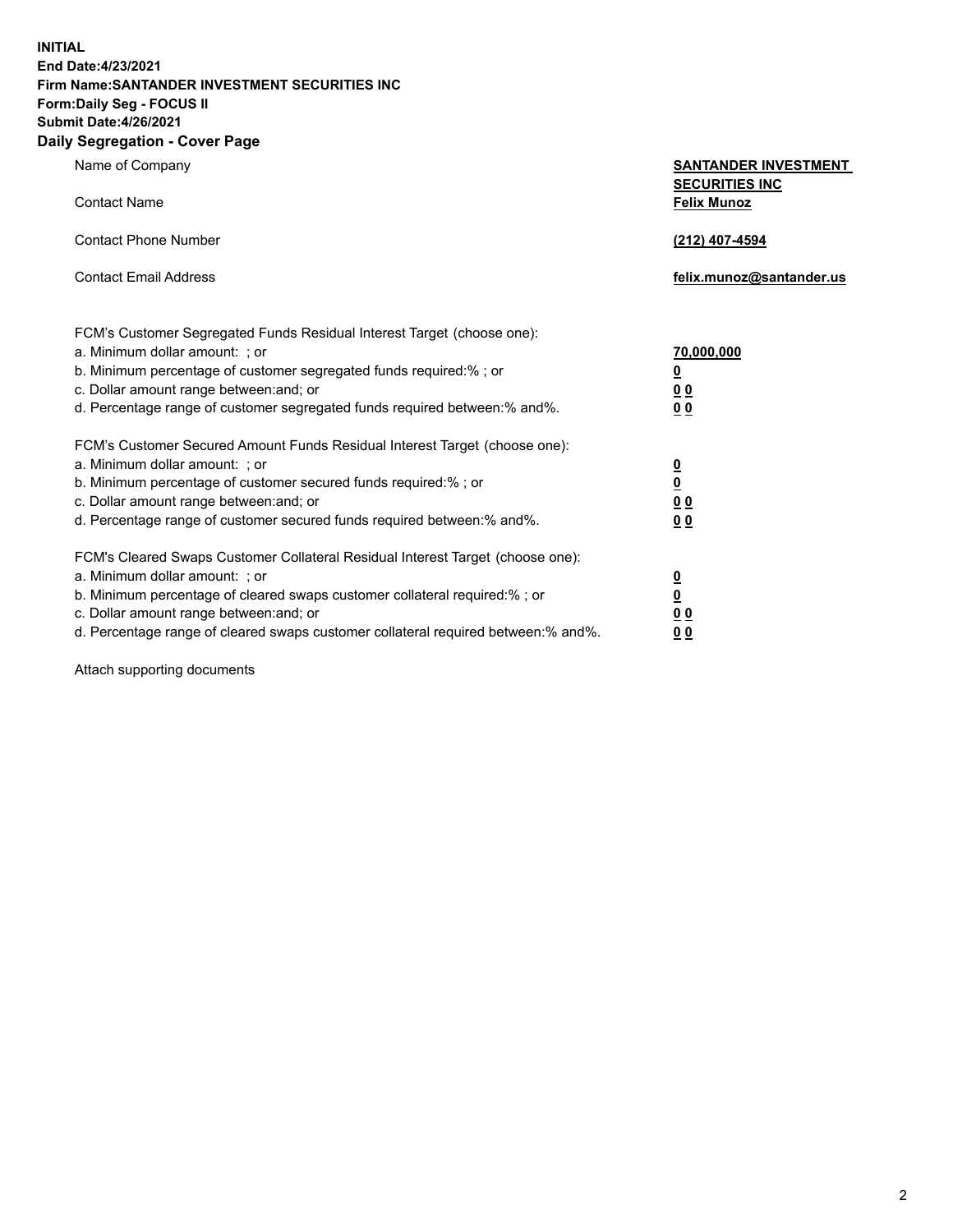## **INITIAL End Date:4/23/2021 Firm Name:SANTANDER INVESTMENT SECURITIES INC Form:Daily Seg - FOCUS II Submit Date:4/26/2021 Daily Segregation - Secured Amounts**

|     | Foreign Futures and Foreign Options Secured Amounts                                         |                   |
|-----|---------------------------------------------------------------------------------------------|-------------------|
|     | Amount required to be set aside pursuant to law, rule or regulation of a foreign            | $0$ [7305]        |
|     | government or a rule of a self-regulatory organization authorized thereunder                |                   |
| 1.  | Net ledger balance - Foreign Futures and Foreign Option Trading - All Customers             |                   |
|     | A. Cash                                                                                     | $0$ [7315]        |
|     | B. Securities (at market)                                                                   | $0$ [7317]        |
| 2.  | Net unrealized profit (loss) in open futures contracts traded on a foreign board of trade   | $0$ [7325]        |
| 3.  | Exchange traded options                                                                     |                   |
|     | a. Market value of open option contracts purchased on a foreign board of trade              | $0$ [7335]        |
|     | b. Market value of open contracts granted (sold) on a foreign board of trade                | $0$ [7337]        |
| 4.  | Net equity (deficit) (add lines 1. 2. and 3.)                                               | $0$ [7345]        |
| 5.  | Account liquidating to a deficit and account with a debit balances - gross amount           | $0$ [7351]        |
|     | Less: amount offset by customer owned securities                                            | 0 [7352] 0 [7354] |
| 6.  | Amount required to be set aside as the secured amount - Net Liquidating Equity              | $0$ [7355]        |
|     | Method (add lines 4 and 5)                                                                  |                   |
| 7.  | Greater of amount required to be set aside pursuant to foreign jurisdiction (above) or line | $0$ [7360]        |
|     | 6.                                                                                          |                   |
|     | FUNDS DEPOSITED IN SEPARATE REGULATION 30.7 ACCOUNTS                                        |                   |
| 1.  | Cash in banks                                                                               |                   |
|     | A. Banks located in the United States                                                       | $0$ [7500]        |
|     | B. Other banks qualified under Regulation 30.7                                              | 0 [7520] 0 [7530] |
| 2.  | Securities                                                                                  |                   |
|     | A. In safekeeping with banks located in the United States                                   | $0$ [7540]        |
|     | B. In safekeeping with other banks qualified under Regulation 30.7                          | 0 [7560] 0 [7570] |
| 3.  | Equities with registered futures commission merchants                                       |                   |
|     | A. Cash                                                                                     | $0$ [7580]        |
|     | <b>B.</b> Securities                                                                        | $0$ [7590]        |
|     | C. Unrealized gain (loss) on open futures contracts                                         | $0$ [7600]        |
|     | D. Value of long option contracts                                                           | $0$ [7610]        |
|     | E. Value of short option contracts                                                          | 0 [7615] 0 [7620] |
| 4.  | Amounts held by clearing organizations of foreign boards of trade                           |                   |
|     | A. Cash                                                                                     | $0$ [7640]        |
|     | <b>B.</b> Securities                                                                        | $0$ [7650]        |
|     | C. Amount due to (from) clearing organization - daily variation                             | $0$ [7660]        |
|     | D. Value of long option contracts                                                           | $0$ [7670]        |
|     | E. Value of short option contracts                                                          | 0 [7675] 0 [7680] |
| 5.  | Amounts held by members of foreign boards of trade                                          |                   |
|     | A. Cash                                                                                     | $0$ [7700]        |
|     | <b>B.</b> Securities                                                                        | $0$ [7710]        |
|     | C. Unrealized gain (loss) on open futures contracts                                         | $0$ [7720]        |
|     | D. Value of long option contracts                                                           | $0$ [7730]        |
|     | E. Value of short option contracts                                                          | 0 [7735] 0 [7740] |
| 6.  | Amounts with other depositories designated by a foreign board of trade                      | $0$ [7760]        |
| 7.  | Segregated funds on hand                                                                    | $0$ [7765]        |
| 8.  | Total funds in separate section 30.7 accounts                                               | $0$ [7770]        |
| 9.  | Excess (deficiency) Set Aside for Secured Amount (subtract line 7 Secured Statement         | $0$ [7380]        |
|     | Page 1 from Line 8)                                                                         |                   |
| 10. | Management Target Amount for Excess funds in separate section 30.7 accounts                 | $0$ [7780]        |
| 11. | Excess (deficiency) funds in separate 30.7 accounts over (under) Management Target          | $0$ [7785]        |
|     |                                                                                             |                   |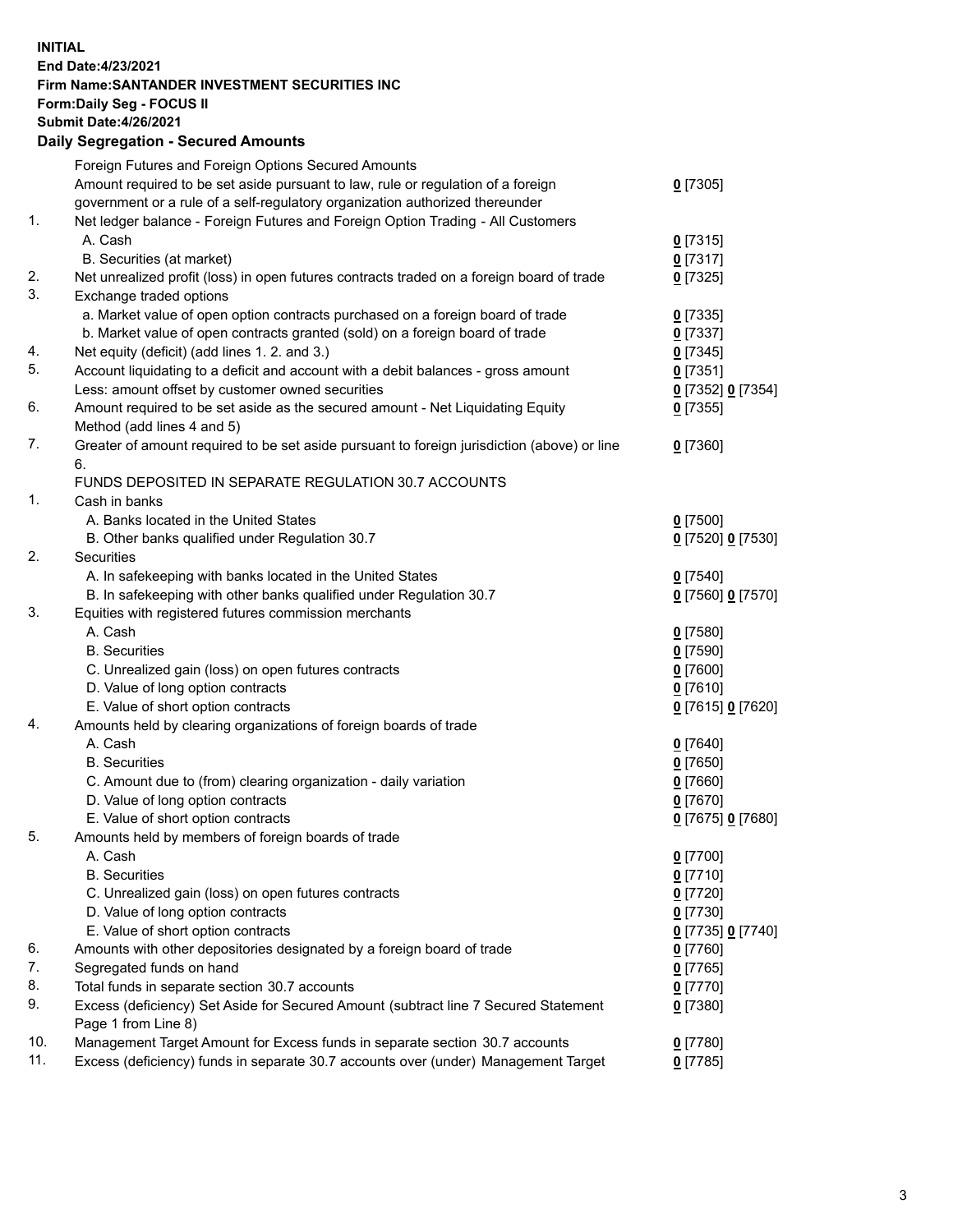| <b>INITIAL</b> |                                                                                     |                                       |  |  |  |  |
|----------------|-------------------------------------------------------------------------------------|---------------------------------------|--|--|--|--|
|                | End Date: 4/23/2021                                                                 |                                       |  |  |  |  |
|                | Firm Name: SANTANDER INVESTMENT SECURITIES INC                                      |                                       |  |  |  |  |
|                | <b>Form:Daily Seg - FOCUS II</b>                                                    |                                       |  |  |  |  |
|                | <b>Submit Date:4/26/2021</b>                                                        |                                       |  |  |  |  |
|                | Daily Segregation - Segregation Statement                                           |                                       |  |  |  |  |
|                | SEGREGATION REQUIREMENTS(Section 4d(2) of the CEAct)                                |                                       |  |  |  |  |
| 1.             | Net ledger balance                                                                  |                                       |  |  |  |  |
|                | A. Cash                                                                             | 1,282,579,490 [7010]                  |  |  |  |  |
|                | B. Securities (at market)                                                           | $0$ [7020]                            |  |  |  |  |
| 2.             | Net unrealized profit (loss) in open futures contracts traded on a contract market  | 692,884,341 [7030]                    |  |  |  |  |
| 3.             | Exchange traded options                                                             |                                       |  |  |  |  |
|                | A. Add market value of open option contracts purchased on a contract market         | 46,275,319 [7032]                     |  |  |  |  |
|                | B. Deduct market value of open option contracts granted (sold) on a contract market | -42,388,263 [7033]                    |  |  |  |  |
| 4.             | Net equity (deficit) (add lines 1, 2 and 3)                                         | 1,979,350,887 [7040]                  |  |  |  |  |
| 5.             | Accounts liquidating to a deficit and accounts with                                 |                                       |  |  |  |  |
|                | debit balances - gross amount                                                       | $0$ [7045]                            |  |  |  |  |
|                | Less: amount offset by customer securities                                          | 0 [7047] 0 [7050]                     |  |  |  |  |
| 6.             | Amount required to be segregated (add lines 4 and 5)                                | 1,979,350,887 [7060]                  |  |  |  |  |
|                | FUNDS IN SEGREGATED ACCOUNTS                                                        |                                       |  |  |  |  |
| 7.             | Deposited in segregated funds bank accounts                                         |                                       |  |  |  |  |
|                | A. Cash                                                                             | 342,279,805 [7070]                    |  |  |  |  |
|                | B. Securities representing investments of customers' funds (at market)              | $0$ [7080]                            |  |  |  |  |
|                | C. Securities held for particular customers or option customers in lieu of cash (at | $0$ [7090]                            |  |  |  |  |
|                | market)                                                                             |                                       |  |  |  |  |
| 8.             | Margins on deposit with derivatives clearing organizations of contract markets      |                                       |  |  |  |  |
|                | A. Cash                                                                             | 1,661,654,152 [7100]                  |  |  |  |  |
|                | B. Securities representing investments of customers' funds (at market)              | $0$ [7110]                            |  |  |  |  |
|                | C. Securities held for particular customers or option customers in lieu of cash (at | $0$ [7120]                            |  |  |  |  |
|                | market)                                                                             |                                       |  |  |  |  |
| 9.             | Net settlement from (to) derivatives clearing organizations of contract markets     | 44,000,289 [7130]                     |  |  |  |  |
| 10.            | Exchange traded options                                                             |                                       |  |  |  |  |
|                | A. Value of open long option contracts                                              | 46,275,319 [7132]                     |  |  |  |  |
|                | B. Value of open short option contracts                                             | -42,388,263 [7133]                    |  |  |  |  |
| 11.            | Net equities with other FCMs                                                        |                                       |  |  |  |  |
|                | A. Net liquidating equity                                                           | $0$ [7140]                            |  |  |  |  |
|                | B. Securities representing investments of customers' funds (at market)              | $0$ [7160]                            |  |  |  |  |
|                | C. Securities held for particular customers or option customers in lieu of cash (at | $0$ [7170]                            |  |  |  |  |
| 12.            | market)<br>Segregated funds on hand                                                 |                                       |  |  |  |  |
| 13.            | Total amount in segregation (add lines 7 through 12)                                | $0$ [7150]<br>2,051,821,302 [7180]    |  |  |  |  |
| 14.            | Excess (deficiency) funds in segregation (subtract line 6 from line 13)             |                                       |  |  |  |  |
| 15.            | Management Target Amount for Excess funds in segregation                            | 72,470,415 [7190]                     |  |  |  |  |
| 16.            | Excess (deficiency) funds in segregation over (under) Management Target Amount      | 70,000,000 [7194]<br>2,470,415 [7198] |  |  |  |  |
|                | <b>Excess</b>                                                                       |                                       |  |  |  |  |
|                |                                                                                     |                                       |  |  |  |  |